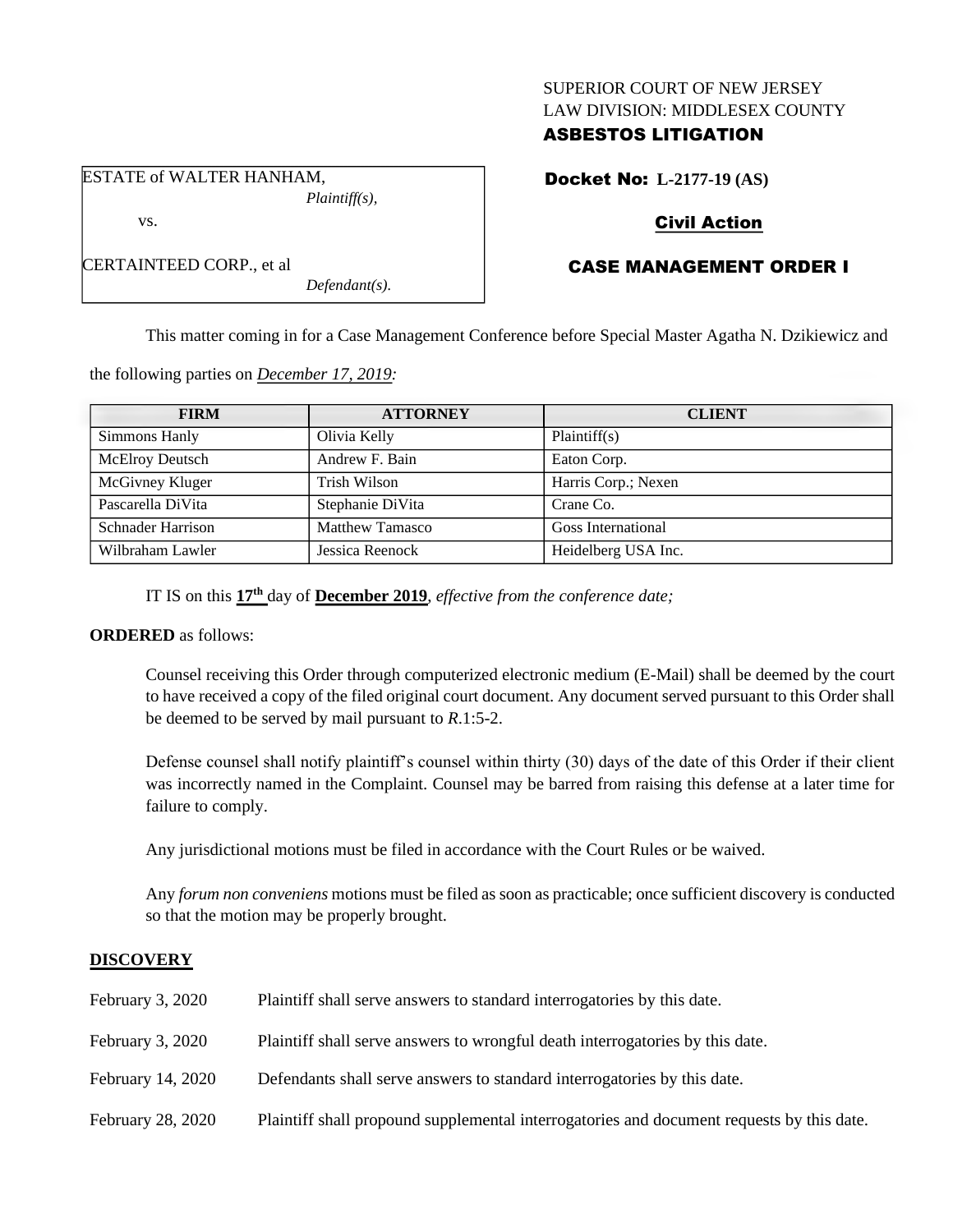| March 31, 2020    | Defendants shall serve answers to supplemental interrogatories and document requests by this<br>date.                                                                                                       |
|-------------------|-------------------------------------------------------------------------------------------------------------------------------------------------------------------------------------------------------------|
| February 28, 2020 | Defendants shall propound supplemental interrogatories and document requests by this date.                                                                                                                  |
| March 31, 2020    | Plaintiff shall serve answers to supplemental interrogatories and document requests by this<br>date.                                                                                                        |
| May 29, 2020      | Fact discovery, including depositions, shall be completed by this date. Plaintiff's counsel shall<br>contact the Special Master within one week of this deadline if all fact discovery is not<br>completed. |
| June 30, 2020     | Depositions of corporate representatives shall be completed by this date.                                                                                                                                   |

### **EARLY SETTLEMENT**

| October 16, 2020 | Settlement demands shall be served on all counsel and the Special Master by this date. |  |  |  |
|------------------|----------------------------------------------------------------------------------------|--|--|--|
|------------------|----------------------------------------------------------------------------------------|--|--|--|

### **MEDICAL EXPERT REPORT**

| February 3, 2020   | Plaintiff shall serve executed medical authorizations (along with answers to interrogatories)<br>by this date.                                                                                                                                           |
|--------------------|----------------------------------------------------------------------------------------------------------------------------------------------------------------------------------------------------------------------------------------------------------|
| July 31, 2020      | Plaintiff shall serve medical expert reports by this date.                                                                                                                                                                                               |
| July 31, 2020      | Upon request by defense counsel, plaintiff is to arrange for the transfer of pathology specimens<br>and x-rays, if any, by this date.                                                                                                                    |
| November $6, 2020$ | Defendants shall identify its medical experts and serve medical reports, if any, by this date. In<br>addition, defendants shall notify plaintiff's counsel (as well as all counsel of record) of a<br>joinder in an expert medical defense by this date. |

## **LIABILITY EXPERT REPORTS**

- July 31, 2020 Plaintiff shall identify its liability experts and serve liability expert reports by this date or waive any opportunity to rely on liability expert testimony.
- November 6, 2020 Defendants shall identify its liability experts and serve liability expert reports, if any, by this date or waive any opportunity to rely on liability expert testimony.

## **SUMMARY JUDGMENT MOTION PRACTICE**

- August 21, 2020 Plaintiff's counsel shall advise, in writing, of intent not to oppose motions by this date.
- September 4, 2020 Summary judgment motions shall be filed no later than this date.
- October 2, 2020 Last return date for summary judgment motions.

#### **ECONOMIST EXPERT REPORTS**

July 31, 2020 Plaintiff shall identify its expert economists and serve expert economist report(s), if any, by this date or waive any opportunity to rely on economic expert testimony.

 $\_$  , and the set of the set of the set of the set of the set of the set of the set of the set of the set of the set of the set of the set of the set of the set of the set of the set of the set of the set of the set of th